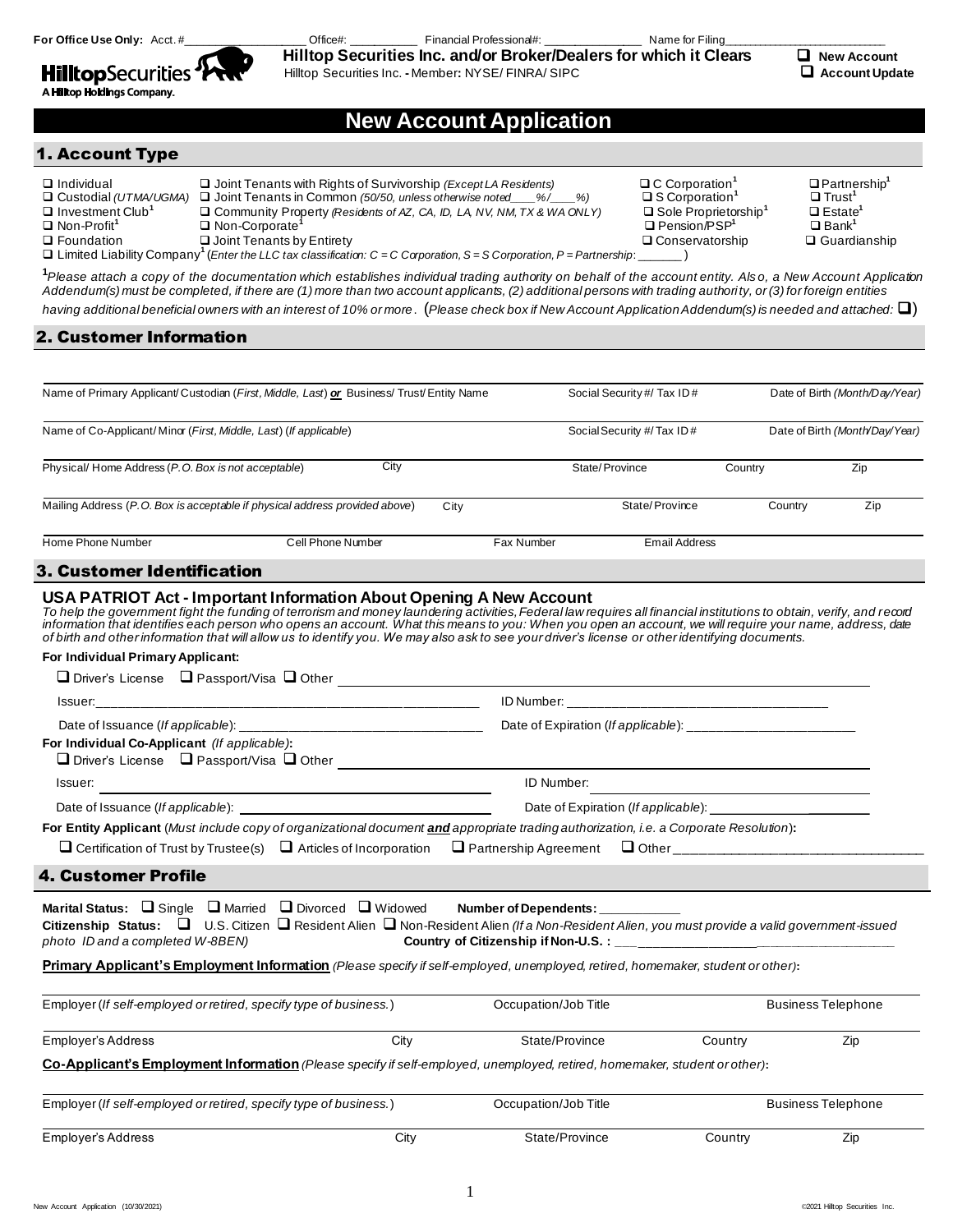#### Trusted Contact Person Information (optional)

By choosing to provide information about a trusted contact person, you authorize us to contact the trusted contact person listed below and disclose information about your account to that person in the following circumstances: to address possible financial exploitation, to confirm the specifics of your current contact information, health status, or the identity of any legal guardian, executor, trustee or holder of a power of attorney, or as otherwise permitted by FINRA Rule 2165 (Financial Exploitation of Specified Adults).

| First Name        | Middle Name       |      | Last Name   |                |         |     |
|-------------------|-------------------|------|-------------|----------------|---------|-----|
| Home Address      | Apt. /Suite No.   | City |             | State/Province | Country | Zip |
| Home Phone Number | Cell Phone Number |      | Work Number | Email Address  |         |     |

Relationship to Primary Applicant/ Co-Applicant

## **Customer Affiliations and Disclosures**

| Indicate the affiliation of yourself, your spouse, or any other immediate family members <i>(i.e. parents, siblings, children or in-laws)</i><br>with the following (Please include name and relationship as is applicable):                                                 |    | Self | Family<br><b>Member</b> |
|------------------------------------------------------------------------------------------------------------------------------------------------------------------------------------------------------------------------------------------------------------------------------|----|------|-------------------------|
| A. Employed by or associated with the securities industry or a financial regulatory agency? (If yes, please specify the entity name and<br>address to which duplicate account mailings should be sent, as well as including a letter from employer approving this account.): | No | Yes  | Yes                     |
| B. An officer, director or 10% (or more) shareholder in a publicly-owned company? (If yes, please specify company name and trading<br>symbol.):                                                                                                                              | No | Yes  | Yes                     |
| C. A senior military, governmental or political official in either the U.S. or a foreign jurisdiction? (If yes, identify the name of the official, office<br>held, and country.):                                                                                            | No | Yes  | Yes                     |

Have you granted account trading authorization to another party? *(If yes, please specify the agent name and provide a copy of the written agreement conferring trading and account authority.)* □ Yes □ No

For entities, indicate whether the applicant is a shell company *(As defined in Rule 12b-2 of the Securities Exchange Act of 1934)*. ❑ Yes ❑ No **Financial InstitutionReferences**

Reference 1: Reference 2: \_\_\_\_\_\_\_\_\_\_\_\_\_\_\_\_\_\_\_\_\_\_\_\_\_\_\_\_ Reference 3:

### **Customer Investment Objectives and Risk Tolerance**

Select the categories that best describe your investment objectives *(and if joint that of any co-applicants)* and the risk that you are willing to assume in this account. Different investment products and strategies involve different degrees of risk. The greater the expected returns of a product or strategy, the greater the risk that you could lose some or all of your investment. Investments should be chosen based on your objectives, timeframe, and tolerance for market fluctuations. *(Note that a secondary investment objective is not required).*

|                                |               | Select One Primary Investment Objective with<br>Your Associated Risk Tolerance (Check one box only) |        | Select One Secondary Investment Objective with<br>Your Associated Risk Tolerance (Check one box only) |              |                 |             |
|--------------------------------|---------------|-----------------------------------------------------------------------------------------------------|--------|-------------------------------------------------------------------------------------------------------|--------------|-----------------|-------------|
| Capital<br><b>Preservation</b> | $\square$ Low | You may not choose a secondary investment<br>objective if you select Capital Preservation.          |        |                                                                                                       |              |                 |             |
| <b>Income</b>                  | ∩ Low         | $\Box$ Moderate                                                                                     | ∩ High | Income                                                                                                | $\sqcap$ Low | $\Box$ Moderate | $\Box$ High |
| Growth                         |               | $\Box$ Moderate                                                                                     | ר High | Growth                                                                                                |              | $\Box$ Moderate | $\Box$ High |
| <b>Speculation</b>             |               |                                                                                                     | ∩ High | <b>Speculation</b>                                                                                    |              |                 | $\Box$ High |

#### **Investment Objective Descriptions**

- Capital Preservation: The object of capital preservation is to protect your initial investment by choosing investments that minimize the potential of a loss of principal. The long-term risk of this strategy is that returns may not offset inflation.
- **Income:** The primary objective of the income strategy is to provide current income rather than the long-term growth of principal.
- Growth: The objective of the growth strategy is to increase the value of your investment over time while recognizing a high likelihood of volatility.
- **Speculation:** A speculative objective assumes a higher risk of loss in anticipation of potentially higher-than-average gains by taking advantage of expected price changes. You recognize and are able to bear the full risk of the loss of some or all principal in such investments.

#### **Risk Tolerance Descriptions**

- Low (Conservative): I want to preserve my initial principal in this account, with minimal risk, even if that means this account does not generate significant income or returns and may not keep pace with inflation.
- **Moderate:** I am willing to accept some risk to my initial principal and tolerate some volatility to seek higher returns, and understand I could lose a portion of the money invested.
- **High (Aggressive):** I am willing to accept high risk to my initial principal, including high volatility, to seek higher returns over time, and understand I could lose all or a substantial amount of the money invested.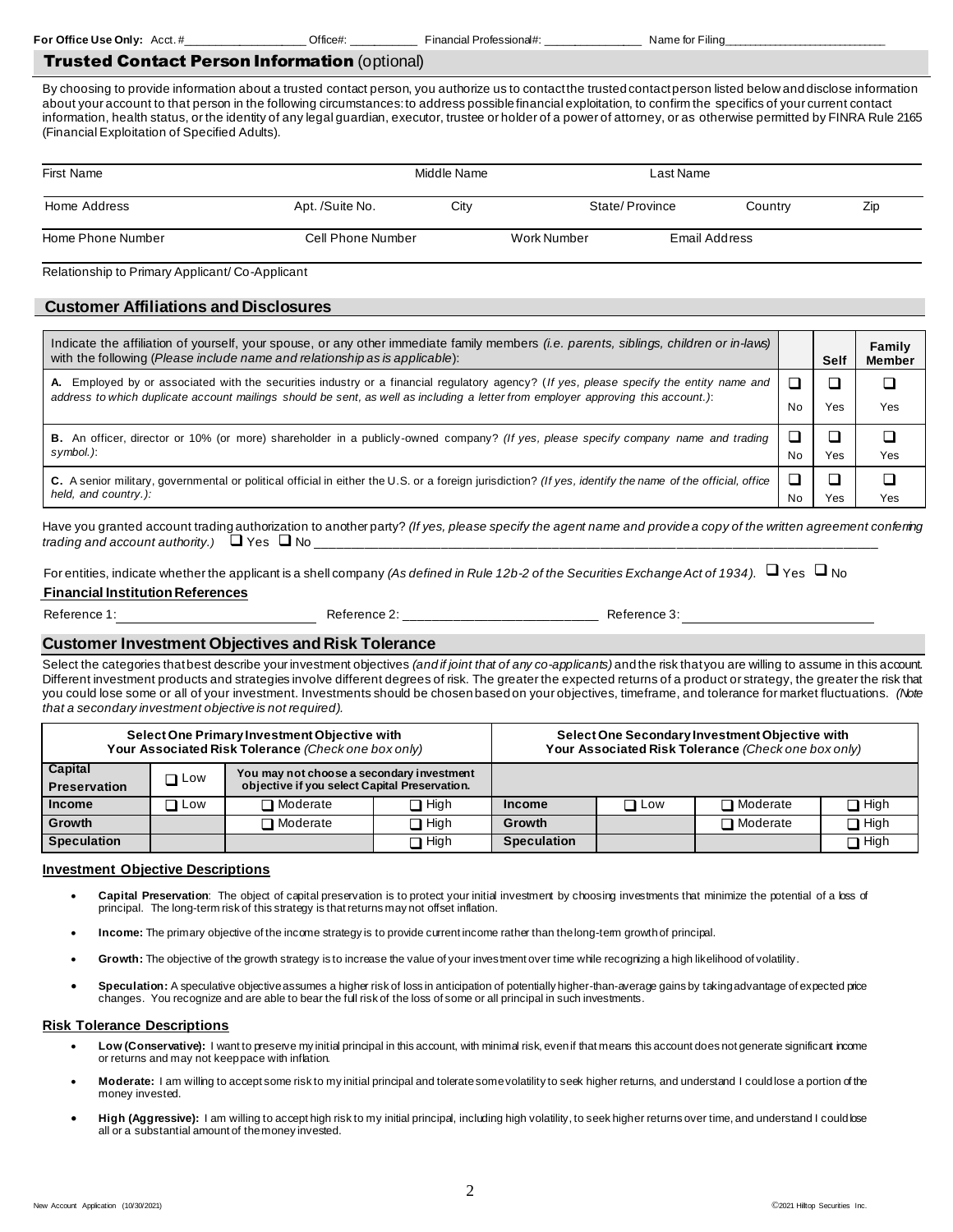| For Office Use Only: | $Acct.$ # |  | Office#: | Financial Professional#: | Name for Filing |
|----------------------|-----------|--|----------|--------------------------|-----------------|
|                      |           |  |          |                          |                 |

# **Customer Financial Information**

**Financial Information - Primary Applicant***(Combine Information for Joint Accounts)*

The more we know about you and your goals for this account, the better we can serve you. Please answer the following questions about your investment experience and financial situation to help us determine which investment products and strategies are suitable for you.

| <b>Investment Experience</b>                                                                              | Annual Income'                                                                                                                                                                                                             | Net Worth <sup>2</sup>                                                                                                                                                                              | Liquid Net Worth <sup>3</sup>                                                                                                                                                                  | Federal                                                                                                       |
|-----------------------------------------------------------------------------------------------------------|----------------------------------------------------------------------------------------------------------------------------------------------------------------------------------------------------------------------------|-----------------------------------------------------------------------------------------------------------------------------------------------------------------------------------------------------|------------------------------------------------------------------------------------------------------------------------------------------------------------------------------------------------|---------------------------------------------------------------------------------------------------------------|
| (Include Years of Experience)                                                                             | (From all Sources)                                                                                                                                                                                                         | (Exclusive of Residence)                                                                                                                                                                            | (Cash, Securities, etc.)                                                                                                                                                                       | <b>Tax Rate</b>                                                                                               |
| Stocks<br><b>Bonds</b><br><b>Options</b><br>Commodities<br><b>Futures</b><br>Mutual Funds<br>Other (List) | □ Under \$25,000<br>$\Box$ \$25.000-\$49.999<br>$\Box$ \$50.000-\$99.999<br>$\Box$ \$100.000-\$249.999<br>$\Box$ \$250,000-\$499,999<br>$\Box$ \$500.000-\$999.999<br>$\Box$ \$1,000,000-\$3,000,000<br>□ Over \$3,000,000 | □ Under \$50,000<br>$\Box$ \$50.000-\$99.999<br>$\Box$ \$100.000-\$249.999<br>$\Box$ \$250.000-\$499.999<br>$\Box$ \$500,000-\$999,999<br>$\Box$ \$1,000,000-\$3,000,000<br>$\Box$ Over \$3,000,000 | □ Under \$50,000<br>$\Box$ \$50.000-\$99.999<br>$\Box$ \$100.000-\$249.999<br>$\Box$ \$250.000-\$499.999<br>$\Box$ \$500,000-\$999,999<br>$\Box$ \$1,000,000-\$3,000,000<br>□ Over \$3,000,000 | $\Box$ 10%<br>$\Box$ 12%<br>$\square$ 22%<br>$\square$ 24%<br>$\square$ 32%<br>$\square$ 35%<br>$\square$ 37% |

# **Additional Customer Information** *(Combine Information for Joint Accounts)*

| Annual Expenses <sup>4</sup>                        | Special Expenses <sup>5</sup>         | <b>Description of Terms</b>                                                                                                                                           |  |  |
|-----------------------------------------------------|---------------------------------------|-----------------------------------------------------------------------------------------------------------------------------------------------------------------------|--|--|
| (Recurring)                                         | (Future/Non-Recurring)                | Annual income includes income from sources such as employment,                                                                                                        |  |  |
| $\Box$ \$50,000 and under                           | $\Box$ \$50,000 and under             | alimony, social security, investment income, etc.                                                                                                                     |  |  |
| $\Box$ \$50,001-100,000                             | $\Box$ \$50,001-100,000               | A Net worth is the value of your assets minus your liabilities. For purposes of                                                                                       |  |  |
| $\Box$ \$100,001-250,000                            | $\Box$ \$100,001-250,000              | this application, assets include stocks, bonds, mutual funds, other securities,                                                                                       |  |  |
| $\Box$ \$250,001-500,000                            | $\Box$ Over \$250,000                 | bank accounts, and other personal property. Do not include your primary<br>residence among your assets. For liabilities, include any outstanding loans,               |  |  |
| Over \$500,000                                      |                                       | credit card balances, taxes, etc. Do not include your mortgage.                                                                                                       |  |  |
| The investments in this account will be:            | <b>Timeframe for Special Expenses</b> | <sup>5</sup> Liquid net worth is your net worth minus assets that cannot be converted<br>quickly and easily into cash, such as real estate, business equity, personal |  |  |
| (Check one)                                         |                                       | property and automobiles, expected inheritances, assets earmarked for other                                                                                           |  |  |
| $\Box$ Less than 1/3 of my financial portfolio      | <b>Special Expense:</b>               | purposes, and investments or accounts subject to substantial penalties if they<br>were sold or if assets were withdrawn from them.                                    |  |  |
|                                                     | $\Box$ Within 2 years                 | Annual expenses might include mortgage payments, rent, long-term debts,                                                                                               |  |  |
| $\Box$ Roughly 1/3 to 2/3 of my financial portfolio | $\Box$ 3-5 years                      | utilities, alimony or child support payments, etc.                                                                                                                    |  |  |
|                                                     | $\Box$ 6-10 years                     | <sup>5</sup> Special expenses might include a home purchase, remodeling a home, a                                                                                     |  |  |
| $\Box$ More than 2/3 of my financial portfolio      | $\Box$ 11 years or more               | car purchase, education, medical expenses, etc.                                                                                                                       |  |  |

**Investment Time Horizon** - When is the earliest that you expect to need funds from this account? ❑ Under 3 years ❑ 3-5 years ❑ 6-10 years ❑ 11-20 years ❑ Over 20 years ❑ Unknown

| plan to use this account for the following (Check all that apply)                                                                                                                                                                                                                                                                         | What is your source of funds for this account (Check all that apply)                                                                                                                                                                                                                          |
|-------------------------------------------------------------------------------------------------------------------------------------------------------------------------------------------------------------------------------------------------------------------------------------------------------------------------------------------|-----------------------------------------------------------------------------------------------------------------------------------------------------------------------------------------------------------------------------------------------------------------------------------------------|
| $\Box$ Generate income for current or future expenses<br>$\Box$ Partially fund my retirement<br>$\Box$ Wholly fund my retirement<br>$\Box$ Steadily accumulate wealth over the long term<br>$\Box$ Preserve wealth and pass it on to my heirs<br>$\Box$ Pay for educational expenses<br>$\Box$ Market speculation<br>$\Box$ Other: $\Box$ | $\Box$ Income from Earnings<br>$\Box$ Investments/ Transfer from Brokerage Account<br>$\Box$ Gift<br>$\Box$ Sale of Business or Real Estate<br>$\Box$ Inheritance<br>$\Box$ Pension/ IRA/ Retirement Savings<br>Spouse/Parent/Relative<br>Legal/Insurance Settlement<br>$\Box$ Lottery/Gaming |
|                                                                                                                                                                                                                                                                                                                                           | $\Box$ Other:                                                                                                                                                                                                                                                                                 |

**Other Investment Information** (*Optional*) - Please consider providing us with additional information about your other investments to help us more fully understand your financial situation and the types of investments or strategies that may be appropriate for your total investment portfolio. *(Use additional pages if needed)*

| <b>Investment Type/Description</b> | <b>Firm Holding Your Investment</b> | <b>Amount of Investment</b> |
|------------------------------------|-------------------------------------|-----------------------------|
|                                    |                                     |                             |
|                                    |                                     |                             |
|                                    |                                     |                             |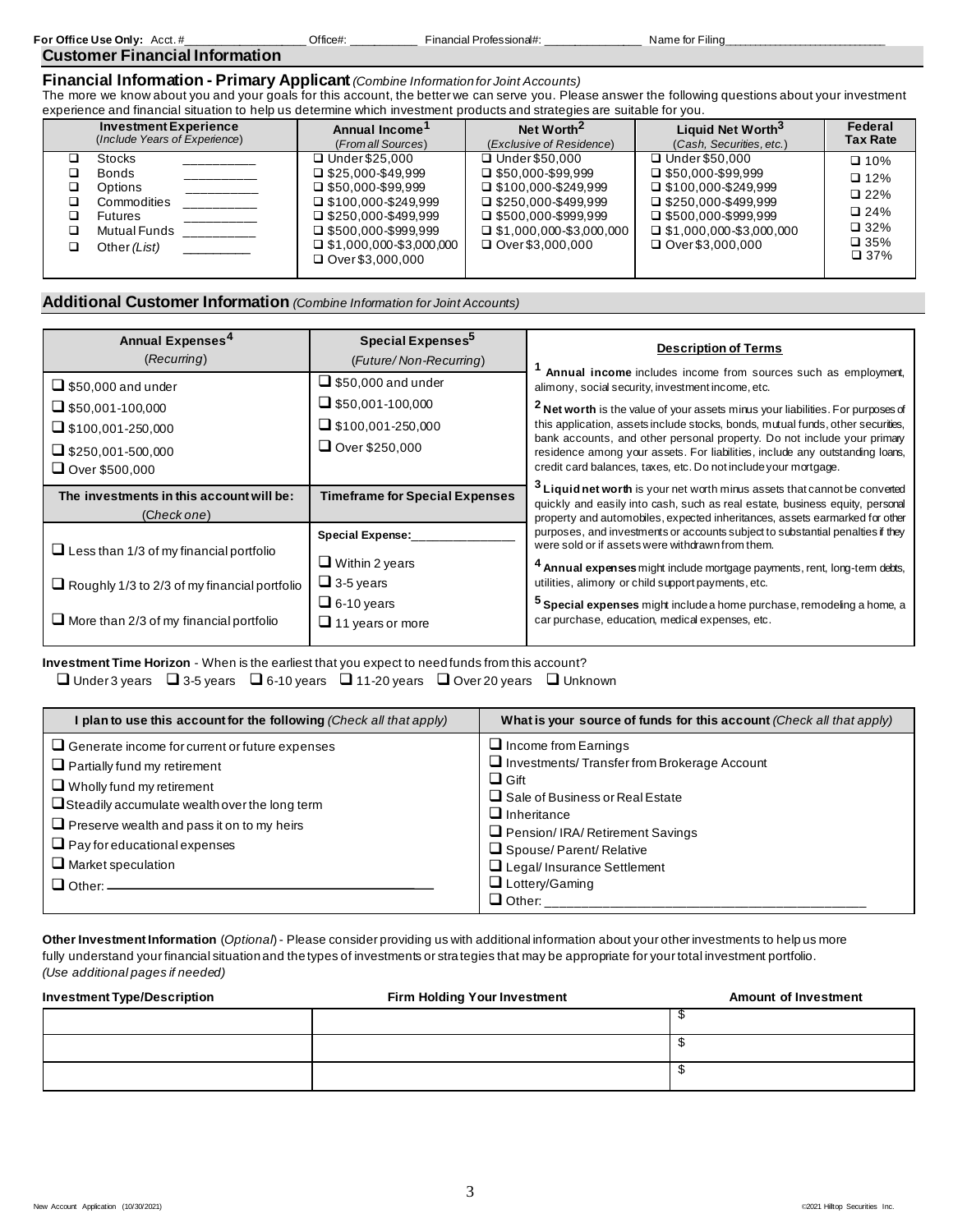|                                                                                                                                                                                                                                                                                                                                                                                                                                                                                                                 |  | For Office Use Only: Acct. # Office#: Office#: Financial Professional#: Name for Filing      |                                                                                                                                |  |  |  |  |
|-----------------------------------------------------------------------------------------------------------------------------------------------------------------------------------------------------------------------------------------------------------------------------------------------------------------------------------------------------------------------------------------------------------------------------------------------------------------------------------------------------------------|--|----------------------------------------------------------------------------------------------|--------------------------------------------------------------------------------------------------------------------------------|--|--|--|--|
| <b>5. Account Funding</b>                                                                                                                                                                                                                                                                                                                                                                                                                                                                                       |  |                                                                                              |                                                                                                                                |  |  |  |  |
| □ Enclosed is a check in the amount of \$_______________________. (Make check payable to Hilltop Securities Inc.)<br>$\Box$ Enclosed is/are security certificate(s). (Please endorse all certificates on the back exactly as they are registered on the front.)<br>Or Funded by wire transfer in the amount of \$_________________________. Other__                                                                                                                                                             |  |                                                                                              |                                                                                                                                |  |  |  |  |
| Partnership, Corporate Trustee)                                                                                                                                                                                                                                                                                                                                                                                                                                                                                 |  |                                                                                              | 6. Sweep Instructions for Entities Only. (Accounts owned by an entity, for example, Corporation, LLC, Non-profit organization, |  |  |  |  |
| The following are the only sweep instructions available for accounts owned by an entity:                                                                                                                                                                                                                                                                                                                                                                                                                        |  |                                                                                              |                                                                                                                                |  |  |  |  |
| $\Box$ Sweep to Bank Insured Deposit (FDIC Insured Deposit Account)<br>$\Box$ Sweep to Dreyfus Government Cash Mgmt. (Investor)-DGVXX<br>$\Box$ Credit Interest, Sweep Declined                                                                                                                                                                                                                                                                                                                                 |  |                                                                                              |                                                                                                                                |  |  |  |  |
| <b>7. Sweep Account Instructions</b> (For All Other Types of Accounts)                                                                                                                                                                                                                                                                                                                                                                                                                                          |  |                                                                                              |                                                                                                                                |  |  |  |  |
| Sweep to Bank Insured Deposit (FDIC Insured Deposit Account)<br>Sweep to Federated Hermes Prime Oblig. (Automated)-PTAXX<br>Sweep to Dreyfus National Municipal (Wealth)-GTMXX<br>Sweep to Dreyfus Government Cash Mgmt. (Investor)-DGVXX<br>$\Box$ Sweep to Dreyfus Treasury Securities Cash Mgmt. (Investor)-DVRXX<br>$\Box$ Sweep to Federated Hermes California Muni. Cash Trust (Service)-CACXX<br>□ Sweep to Federated Hermes New York Muni. Cash Trust (Wealth)-NISXX<br>Credit Interest, Sweep Declined |  |                                                                                              |                                                                                                                                |  |  |  |  |
| Optional Payout Instructions available to section 6 and 7:                                                                                                                                                                                                                                                                                                                                                                                                                                                      |  |                                                                                              |                                                                                                                                |  |  |  |  |
| $\Box$ Send Dividends and Interest via Check, Hold principal in Account<br>$\Box$ Send ACH (For Dividends Only)                                                                                                                                                                                                                                                                                                                                                                                                 |  | Dividend/Interest Instructions (If you choose to make a selection, you may select only ONE): |                                                                                                                                |  |  |  |  |
| Money Instructions (If you choose to make a selection, only ONE option is available):<br>$\Box$ Send Sales proceeds via Check                                                                                                                                                                                                                                                                                                                                                                                   |  |                                                                                              |                                                                                                                                |  |  |  |  |

If you choose the "Credit Interest, Sweep Declined" option, fail to make a selection, or if your account is ineligible to sweep, you authorize HTS to retain the excess cash balance in an interest-bearing SIPC insured credit investment pending (CIP) account held at HTS. HTS may change the products available under the sweep program, however you will receive 30 days notice before certain specified changes are made. For complete sweep account disclo sures please see the Customer Information Brochure. Refer to the money market fund prospectus for more complete information, including terms, management fe es, prevailing rates and expenses. I acknowledge and understand that if I elect or otherwise have excess cash balances swept to the Bank Insured Deposit, that I will review and obtain the Bank Insured Deposit Terms and Conditions, at: <http://www.hilltopsecurities.com/hilltop-securities-inc-disclosures/sweep-account-disclosure/>. If I do not have access to the internet or am otherwise unable to access this document, I may request a printed copy and then it will be maile d to me. My selections under this section and my signature at the end of this application constitute my affirmative written consent regarding my sweep account participation

### 8. Account Agreement and Special Instructions *(Please read and sign)*

You hereby request that your Financial Professional maintain a brokerage account in the name(s) listed on this application. You acknowledge that you have received, read and understood the Hilltop Securities Inc. (HTS/Firm) Cash Account Agreement (Agreement) section of the Customer Information Brochure and that you agree to be bound by the terms and conditions of the Agreement that apply to your brokerage account, as is currently in effect a nd as may be amended from time to time, and that you will contact your Financial Professional regarding any questions that may relate to your account in a timely manner.

By signing this Application below, you authorize HTS to invest or transfer on an ongoing basis any excess cash balances to another account or institution as per the sweep account option you have selected or, alternatively, to retain any excess cash balances in CIP, except for IRAs or qualified retirement plans, should you either decline a sweep account option, make no sweep selection, or have an ineligible account. You also acknowledge that you have read, und erstand, and agree to be bound by all terms as contained in the Customer Information Brochure relating to sweep accounts. You agree to not ify your Financial Professional in writing should you wish to change your sweep account selection, decline participation in a sweep account option, or elect to participate in a sweep account. You also authorize HTS to transfer your interest in the selected sweep option to another product in the sweep program upon 30 days written notice.

By signing this Application, you confirm your intention to reinvest cash credit balances held by HTS in your name, and you further confirm that this cash credit balance is being maintained in your account solely for the purpose of reinvestment. You acknowledge your understanding that cash balances of up to \$250,000 are protected by the Securities Investor Protection Corporation (SIPC), but that SIPC coverage is not available for funds maintained solely for the purpose of earning interest.

Under rule 14b-1(c) of the Securities Exchange Act, a broker is required to disclose to an issuer the name, address, and securities positions of our customers who are beneficial owners of that issuer's securities unless the customer objects. If you object to the disclosure of such information, please check this box:  $\Box$  Yes, I object to the disclosure of such information.

We are required to report your cost basis, short term and long term capital gain/loss information to the Internal Revenue Service (IRS) after the sale of your securities (for transition of specific securities, see your Customer Information Brochure). Hilltop Securities Inc. will use the First In First Out (FIFO) cost basis default accounting method on all lots sold unless you notify us to use an alternate cost basis accounting method, pursuant to instructions in your Customer Information Brochure. Please note that if you wish a specific tax lot to be sold, you will need to notify your Financial Professional in writing on or before the settlement date of the trade as to which lot you wish sold. (*Please refer to your Customer Information Brochure for additional details. For further reference the Internal Revenue Service Cost Basis Regulations can be found on the IRS website at* [http://www.irs.gov](http://www.irs.gov/irb/2010-47_IRB/pt04.html).) Please see below selections to change from Hilltop Securities Inc. default bond reporting options.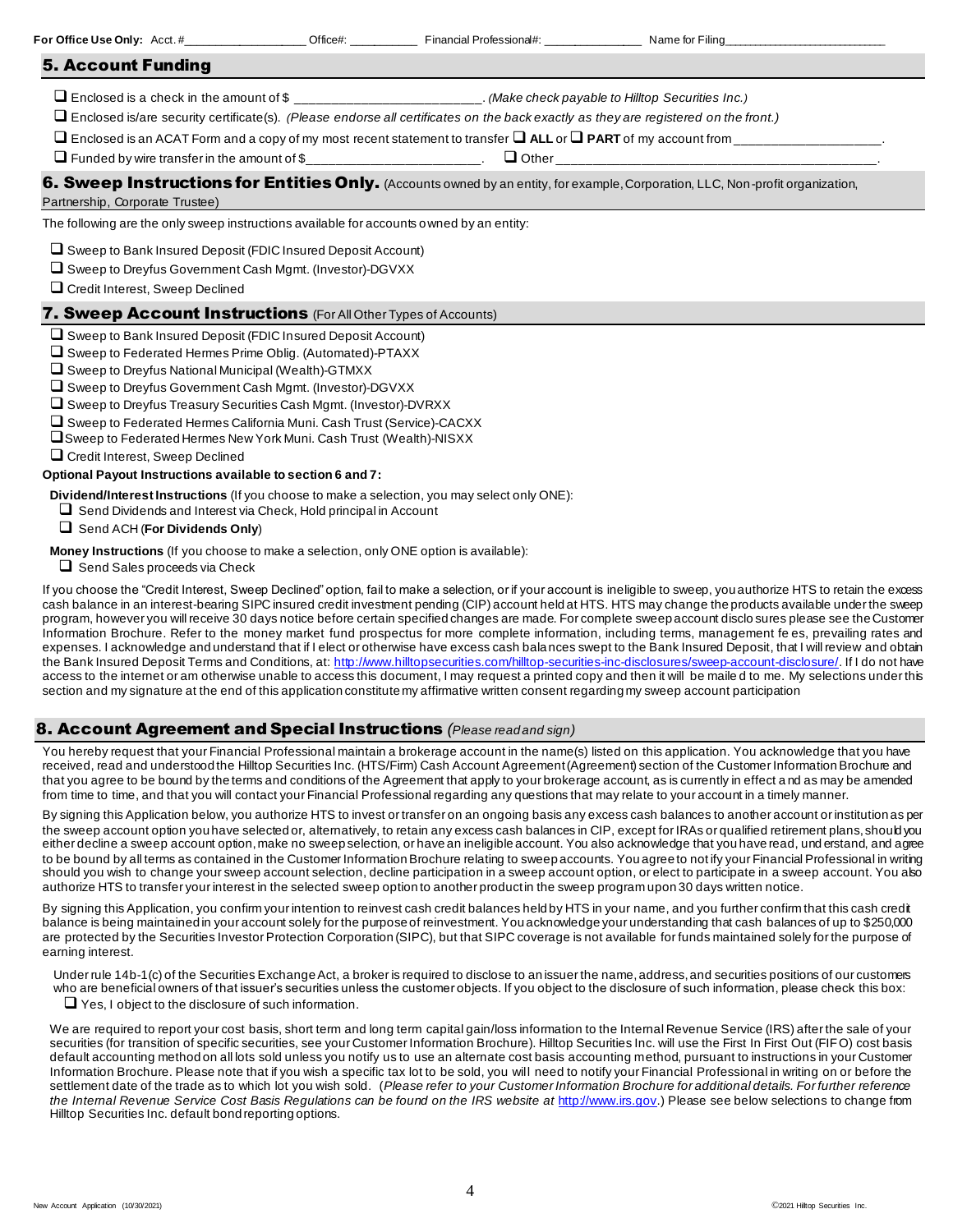**For Office Use Only:** Acct. # **We are all Contract Office #:** All Professional Professional #: **We are for Filing** 

❑ Market Discount Election- Hilltop Securities Inc. defers the recognition of Market Discount. Please select this box if you want to Recognize Market Discount as it accrues. If you made an election under section 1278(b) to include market discount in income as it accrues, you must notify Hilltop Securities Inc. of this election in writing in accordance with Regulations section 1.6045-1(n)(5). (Please refer to the IRS Publication 550).

❑ Market Discount Calculation Election- Hilltop Securities Inc. uses the Constant Yield calculation method for accreting Market Discount. Please select this box if you choose the Straight Line (Ratable) Calculation method. (Please refer to the IRS Publication 550).

❑ Bond Premium- Hilltop Securities Inc. amortizes taxable Bond Premium. Please select this box if you do not want to amortize taxable Bond Premium. (Please refer to the IRS Publication 550).

#### **Tax Withholding Certifications**

Please check all boxes that apply, and sign and date in Section 9:

| <b>Primary Applicant</b> | <b>Co-Applicant</b> |                                                                                                                                                                                                                                                                                                                                                                                                                                                                                                                                                                                                                                                                                                                                         |  |
|--------------------------|---------------------|-----------------------------------------------------------------------------------------------------------------------------------------------------------------------------------------------------------------------------------------------------------------------------------------------------------------------------------------------------------------------------------------------------------------------------------------------------------------------------------------------------------------------------------------------------------------------------------------------------------------------------------------------------------------------------------------------------------------------------------------|--|
|                          |                     | U.S. Person: Under penalties of perjury, I certify that: (1) the number shown on this form is my correct taxpayer<br>identification number; (2) am not subject to backup withholding because: (a) I am exempt from backup withholding;<br>or (b) I have not been notified by the Internal Revenue Service (IRS) that I am subject to backup withholding as a<br>result of a failure to report all interest or dividends; or (c) the IRS has notified me that I am no longer subject to<br>backup withholding; (3) I am a U.S. person (including a U.S. resident alien); and (4) the Foreign Account Tax<br>Compliance Act (FATCA) code(s) entered on this form (if any) indicating that I am exempt from FATCA reporting<br>is correct. |  |
|                          |                     | Certification Instructions: You must check this box if you cannot certify to item (2) above, meaning that you have<br>been notified by the IRS that you are currently subject to backup withholding because you have failed to report al<br>interest and dividends on your tax return.                                                                                                                                                                                                                                                                                                                                                                                                                                                  |  |
|                          |                     | Non-Resident Alien: I certify that I am not a U.S. citizen, U.S. resident alien, or other U.S. person for U.S. tax<br>purposes, and I am submitting the applicable Form W-8BEN with this form to certify my foreign status and, if<br>applicable, claim tax treaty benefits.                                                                                                                                                                                                                                                                                                                                                                                                                                                            |  |
|                          |                     | United States Financial Institution (USFI): By selecting this box you indicate that you are an USFI. You certify<br>that you are exempt from backup withholding and certify that you are FATCA exempt. You also certify that the<br>exempt payee code provided below is correct.                                                                                                                                                                                                                                                                                                                                                                                                                                                        |  |
|                          |                     | Please note that exempt payee code is required. Please see http://www.irs.gov/pub/irs-pdf/fw9.pdf for<br>information on exempt payee codes.                                                                                                                                                                                                                                                                                                                                                                                                                                                                                                                                                                                             |  |
|                          |                     | Exempt payee code                                                                                                                                                                                                                                                                                                                                                                                                                                                                                                                                                                                                                                                                                                                       |  |

By signing and dating this form, all applicants authorize the disclosure of their names, security position(s) and contact information, for purposes of re ceiving official communications concerning municipal securities, if relevant, to (a) an issuer of municipal securities; (b) a trustee for an issue of municipal securities in its capacity as trustee; (c) a state or federal tax authority; or (d) a custody agent for a stripped coupon municipal securit ies program in its capacity as custody agent. (*For additional information, please see MSRB Rules G-8(a)(xi) and G-15(g)(iii)(A).*

For Joint Tenants with Rights of Survivorship (JTWROS) accounts, on the death of one party to a joint account, all sums in the account on the date of the death vest in and belong to the surviving party as his or her separate property and estate. The Internal Revenue Service does not require your consent to any provision of this document other than the certifications re quired to avoid backup and FATCA

withholding. For IRS Form W-9 instructions please use the following link: <http://www.irs.gov/pub/irs-pdf/iw9.pdf>.

In consideration of HTS accepting an account for me/us, I/We ("I") acknowledge that I have read, understand and agree to be bound by the Account Agreement terms as contained in the Customer Information Brochure, that I acknowledge receiving the Form CRS and the Brokerage Services Disclosure Brochure. **I further acknowledge that I have read and understand the pre-dispute arbitration clause contained in the Account Agreement section of the Customer Information Brochure and agree to resolve any disputes arising out of my account by arbitration.** I certify that the foregoing client information is accurate and I am aware that the information is relied upon by the financial professional in servicing my account, and as such, I agree to notify the Firm in writing of any material changes, including those to the holder's financial situation or investment objectives.

# 9. Customer Signatures

 x \_\_\_\_\_\_\_\_\_\_\_\_\_\_\_\_\_\_\_\_\_\_\_\_\_\_\_\_\_\_\_\_\_\_\_\_\_ Primary Applicant's Signature **Communist Contracts** Date

x \_\_\_\_\_\_\_\_\_\_\_\_\_\_\_\_\_\_\_\_\_\_\_\_\_\_\_\_\_\_\_\_\_\_\_\_\_\_\_ Co-Applicant's Signature Date

 $\overline{\phantom{a}}$  , and the contract of the contract of the contract of the contract of the contract of the contract of the contract of the contract of the contract of the contract of the contract of the contract of the contrac Primary Applicant's Printed Name

Co-Applicant's Printed Name

 $\overline{\phantom{a}}$  ,  $\overline{\phantom{a}}$  ,  $\overline{\phantom{a}}$  ,  $\overline{\phantom{a}}$  ,  $\overline{\phantom{a}}$  ,  $\overline{\phantom{a}}$  ,  $\overline{\phantom{a}}$  ,  $\overline{\phantom{a}}$  ,  $\overline{\phantom{a}}$  ,  $\overline{\phantom{a}}$  ,  $\overline{\phantom{a}}$  ,  $\overline{\phantom{a}}$  ,  $\overline{\phantom{a}}$  ,  $\overline{\phantom{a}}$  ,  $\overline{\phantom{a}}$  ,  $\overline{\phantom{a}}$